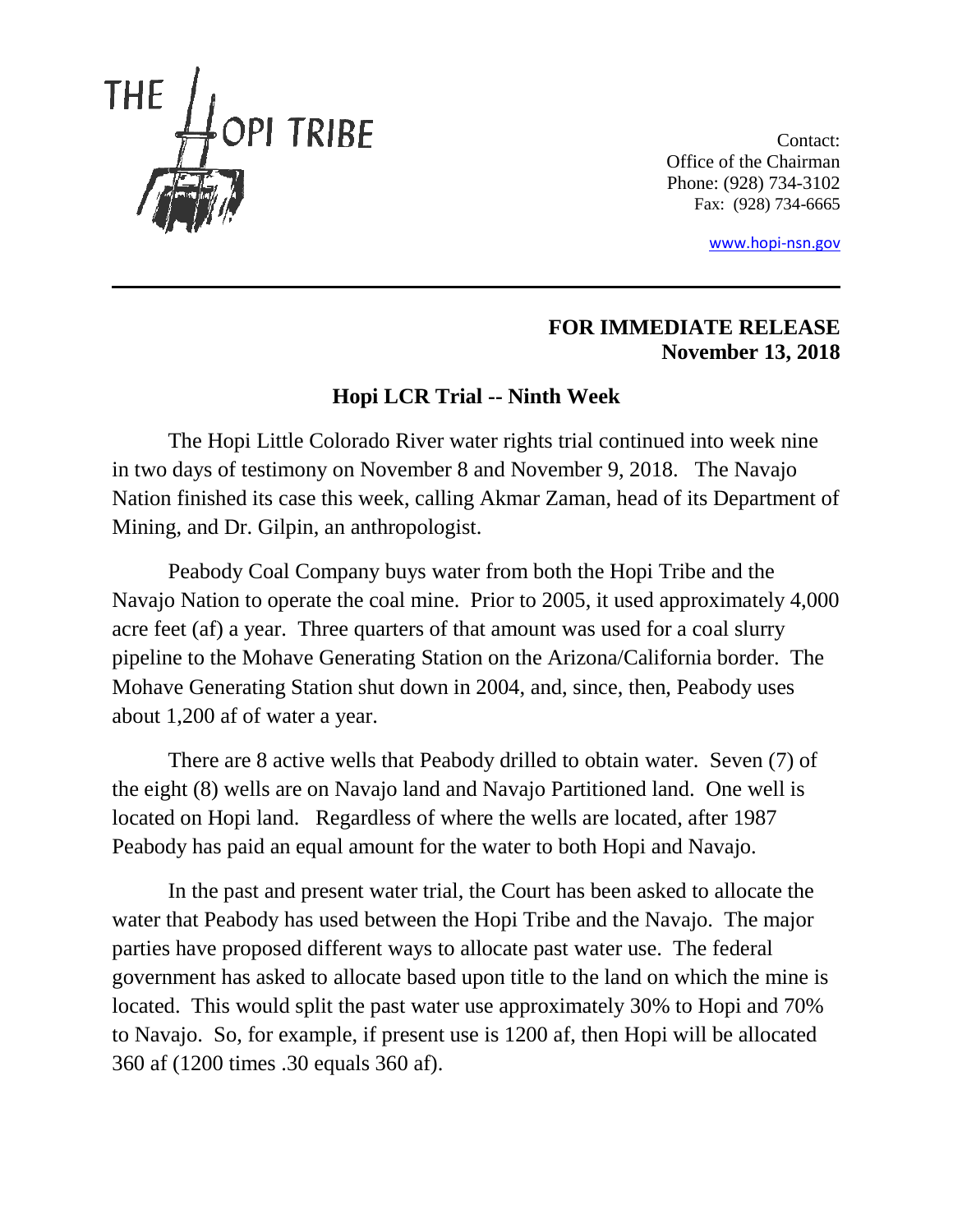Hopi claims that the past water use should be allocated 50/50, reflecting the actual water payments made by Peabody since 1987. The water comes from the N Aquifer a common resource between Hopi and Navajo, and the payment reflects the actual negotiated agreement between the parties. A 50/50 split also mirrors the split of coal royalties on the Partitioned lands.

The Navajo Nation claim is that it should get  $7/8<sup>th</sup>$  of the water based upon the location of seven wells on Navajo land. This would give Hopi about 12.5% of the past water use. Alternatively, the Navajo Nation claim an allocation should be made based on coal sales or coal production. Coal royalties on the Partitioned land is split 50/50 between Hopi and Navajo; but coal royalties on solely Navajo land are paid 100% to Navajo. Using coal production in 1982, the highest past use of water for the coal mine, Navajo asks for an allocation of 88% of the water to Navajo and 12% to Hopi.

Mr. Zaman was called to testify about coal sales and coal production. In cross-examination, the Hopi lawyers pointed out that coal sales and production vary from year to year, resulting in the split of royalties varying from year to year. In 1987, as Peabody had mined more and more from the Navajo sole mine property because the royalty rate was less there, the parties negotiated a new agreement giving Hopi an additional payment for the disproportionate share of the mining, equal water payments, and a promise that Peabody would level things out in the future. After 1987, the Hopi percentage of the coal sales and production increased into the 30% to 40% range, with a high of 43%.

Dr. Gilpin was called as an anthropologist to rebut Hopi testimony from Dr. Charles Adams. Dr. Adams testified that the historical past high population for the Hopi Tribe was about 12,000 at the time before the Spanish contact in 1540. Utilizing that population number and multiplying the population by 2.5 acres (the amount of farm acres need to feed one Hopi in historical time), an anthropologist can estimate the past use of water from the Northern Washes needed for farming.

Dr. Gilpin testified that, in his opinion, the highest population of the Hopi was 8,000 in 1300. Relying upon a study of Southwestern population from 1200 to 1600, Dr. Gilpin pointed out that the high point for population in the Southwest rose to a peak in 1300, and gradually declined to 1600.